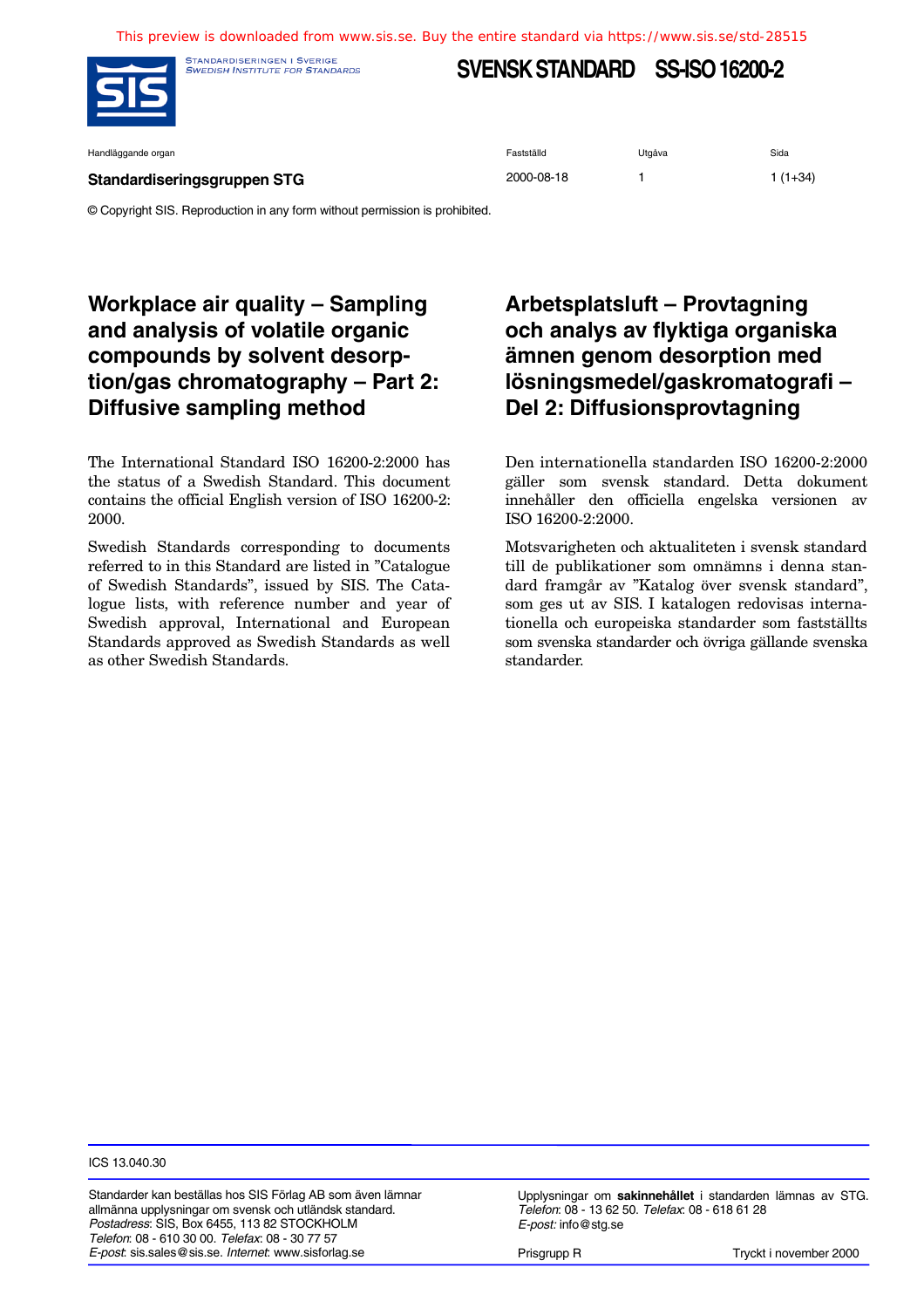This preview is downloaded from www.sis.se. Buy the entire standard via https://www.sis.se/std-28515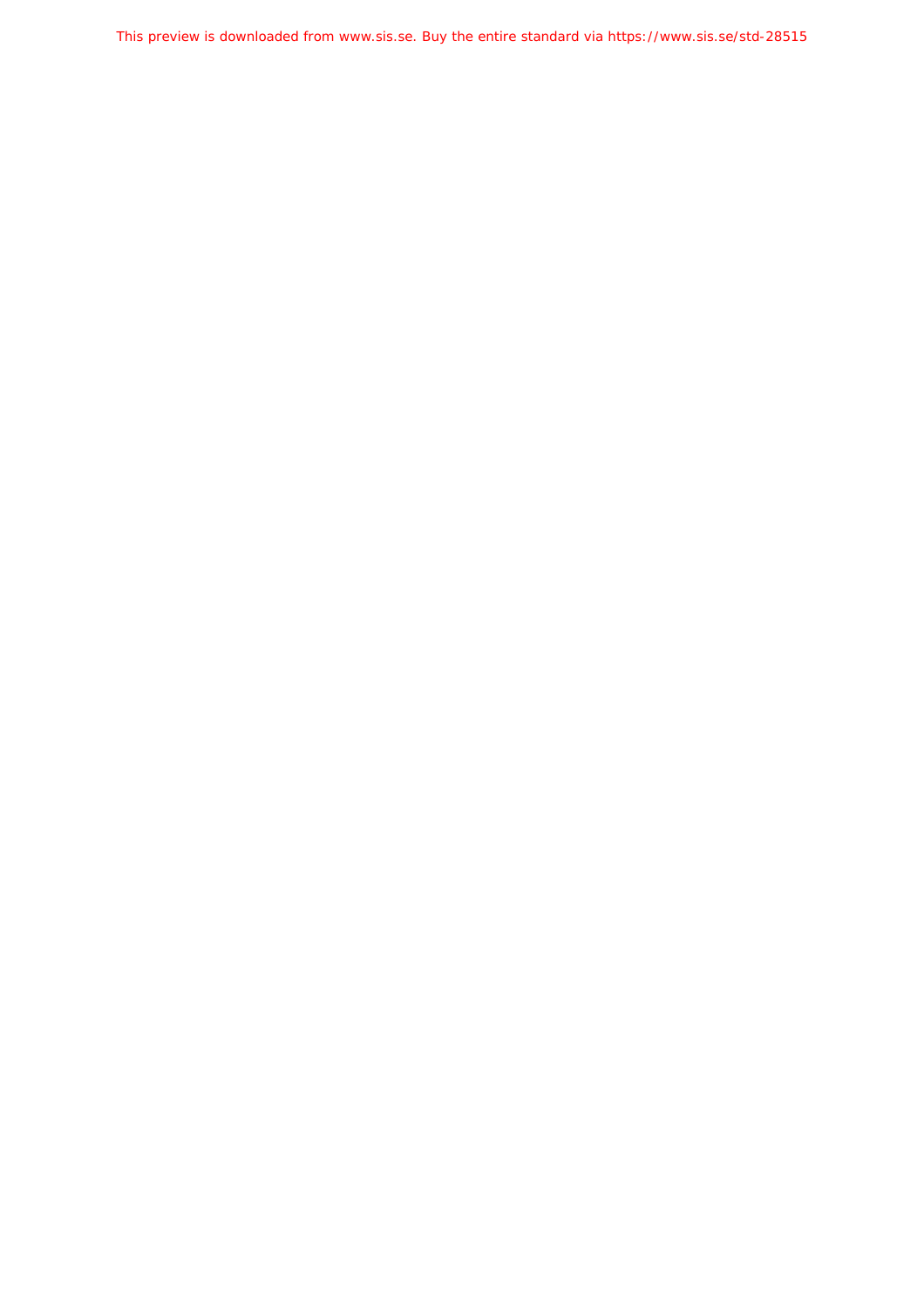## **Contents**

| $\blacksquare$ |                                                                                       |  |
|----------------|---------------------------------------------------------------------------------------|--|
| $\mathbf{2}$   |                                                                                       |  |
| 3              |                                                                                       |  |
| 4              |                                                                                       |  |
| 5              |                                                                                       |  |
| 6              |                                                                                       |  |
| 7              |                                                                                       |  |
| 7.1<br>7.2     |                                                                                       |  |
| 7.3            |                                                                                       |  |
| 7.4            |                                                                                       |  |
| 8<br>8.1       |                                                                                       |  |
| 8.2            |                                                                                       |  |
| 8.3<br>8.4     |                                                                                       |  |
| 9              |                                                                                       |  |
| 10             |                                                                                       |  |
|                |                                                                                       |  |
| 11<br>$12 \,$  |                                                                                       |  |
| 13             |                                                                                       |  |
|                |                                                                                       |  |
|                |                                                                                       |  |
|                |                                                                                       |  |
|                |                                                                                       |  |
|                | Annex D (informative) Suppliers of charcoal-based organic vapour diffusive samplers21 |  |
|                |                                                                                       |  |
|                |                                                                                       |  |
|                |                                                                                       |  |
|                |                                                                                       |  |
|                |                                                                                       |  |
|                | Annex J (informative) Retention indices of selected VOCS on BP-1 and BP-10 phases27   |  |
|                |                                                                                       |  |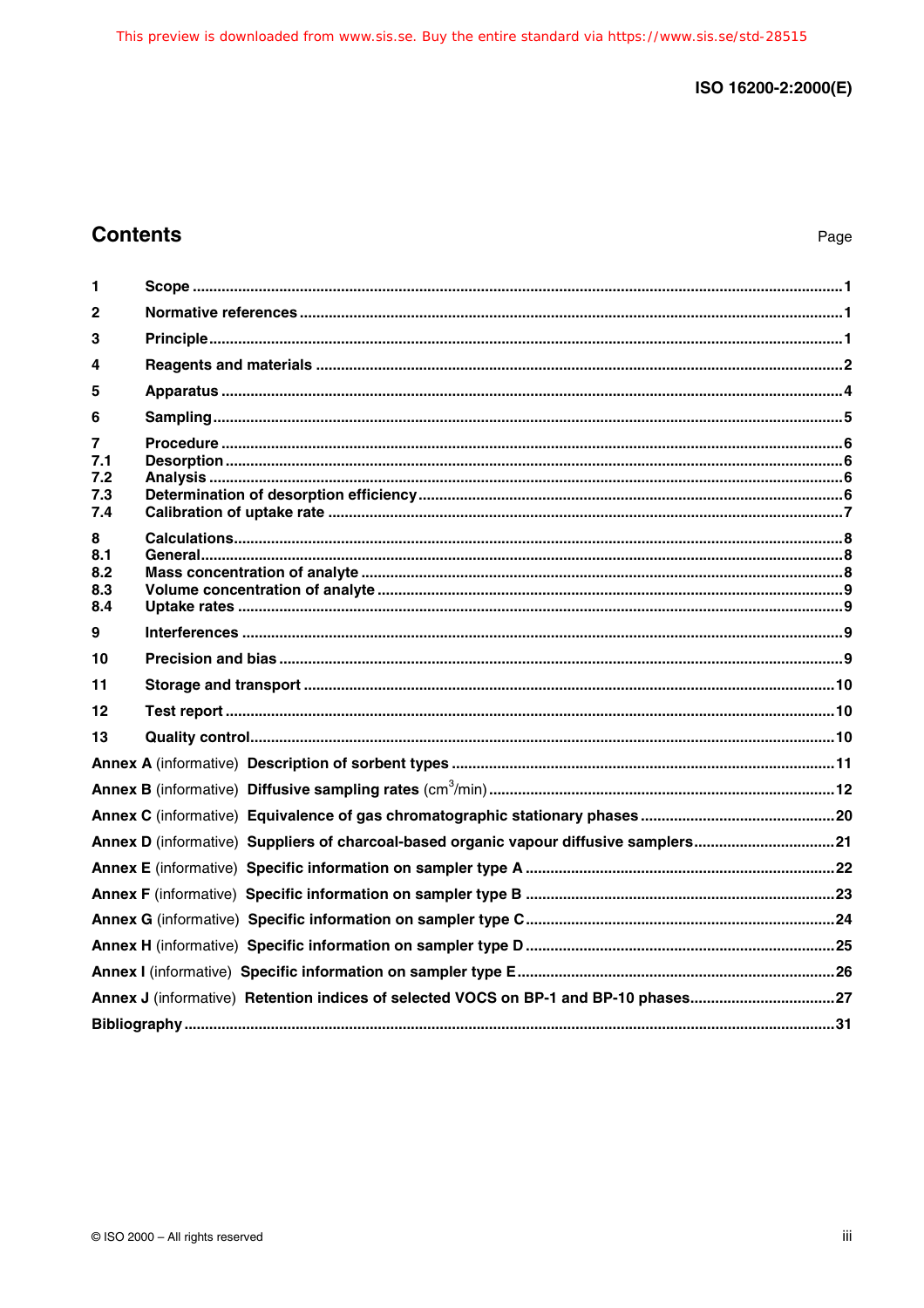## **Foreword**

ISO (the International Organization for Standardization) is a worldwide federation of national standards bodies (ISO member bodies). The work of preparing International Standards is normally carried out through ISO technical committees. Each member body interested in a subject for which a technical committee has been established has the right to be represented on that committee. International organizations, governmental and non-governmental, in liaison with ISO, also take part in the work. ISO collaborates closely with the International Electrotechnical Commission (IEC) on all matters of electrotechnical standardization.

International Standards are drafted in accordance with the rules given in the ISO/IEC Directives, Part 3.

Draft International Standards adopted by the technical committees are circulated to the member bodies for voting. Publication as an International Standard requires approval by at least 75 % of the member bodies casting a vote.

Attention is drawn to the possibility that some of the elements of this part of ISO 16200 may be the subject of patent rights. ISO shall not be held responsible for identifying any or all such patent rights.

International Standard ISO 16200-2 was prepared by Technical Committee ISO/TC 146, Air quality, Subcommittee SC 2, Workplace atmospheres.

ISO 16200 consists of the following parts, under the general title Workplace air quality — Sampling and analysis of volatile organic compounds by solvent desorption/gas chromatography:

- Part 1: Pumped sampling method
- Part 2: Diffusive sampling method

Annexes A to J of this part of ISO 16200 are for information only.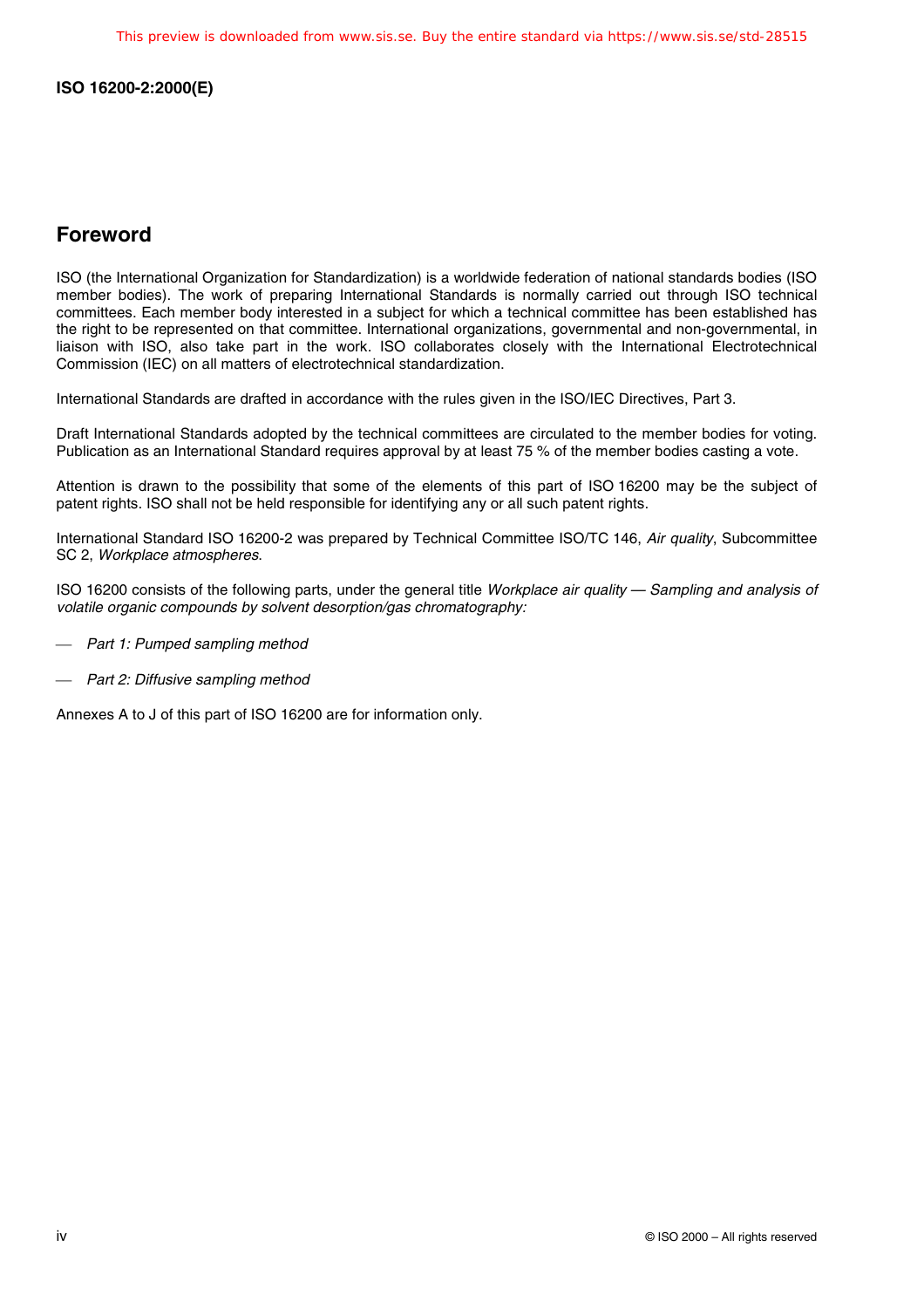## **INTERNATIONAL STANDARD ISO 16200-2:2000(E)**

## **Workplace air quality — Sampling and analysis of volatile organic compounds by solvent desorption/gas chromatography —**

## Part 2: **Diffusive sampling method**

## **1 Scope**

This part of ISO 16200 gives general guidance for the sampling and analysis of volatile organic compounds (VOCs) in air.

This part of ISO 16200 is applicable to a wide range of VOCs, including hydrocarbons, halogenated hydrocarbons, esters, glycol ethers, ketones and alcohols. A number of devices and sorbents are recommended for the sampling of these VOCs, each sorbent having a different range of applicability.

NOTE Activated coconut shell charcoal is frequently used. Very polar compounds may require derivatization; very low boiling compounds will only be partially retained by the sorbents and can only be estimated qualitatively. Semi-volatile compounds will be fully retained by the sorbents, but may only be partially recovered.

This part of ISO 16200 is valid for the measurement of airborne vapours of VOCs in a concentration range of approximately 1 mg/m<sup>3</sup> to 1000 mg/m<sup>3</sup> individual organic for an exposure time of 8 h.

The upper limit of the useful range is set by the sorptive capacity of the sorbent used and, subject to dilution of the analysed solution, by the linear dynamic range of the gas chromatograph column and detector or by the sample splitting capability of the analytical instrumentation used. The lower limit of the useful range depends on the noise level of the detector and on blank levels of analyte and/or interfering artefacts on the sampling devices or in the desorption solvent. Artefacts are typically sub-nanogram for activated charcoal, but higher levels of aromatic hydrocarbons have been noted in some batches.

## **2 Normative references**

The following normative documents contain provisions which, through reference in this text, constitute provisions of this part of ISO 16200. For dated references, subsequent amendments to, or revisions of, any of these publications do not apply. However, parties to agreements based on this part of ISO 16200 are encouraged to investigate the possibility of applying the most recent editions of the normative documents indicated below. For undated references, the latest edition of the normative document referred to applies. Members of ISO and IEC maintain registers of currently valid International Standards.

EN 838:1995, Workplace atmospheres — Diffusive samplers for the determination of gases and vapours — Requirements and test methods.

EN 1540, Workplace atmospheres — Terminology.

## **3 Principle**

Diffusive samplers consist of a sorbent separated from ambient air by some form of diffusion resistance, commonly a controlled air gap and draught shield. The diffusive sampler (or samplers) is exposed to air for a measured time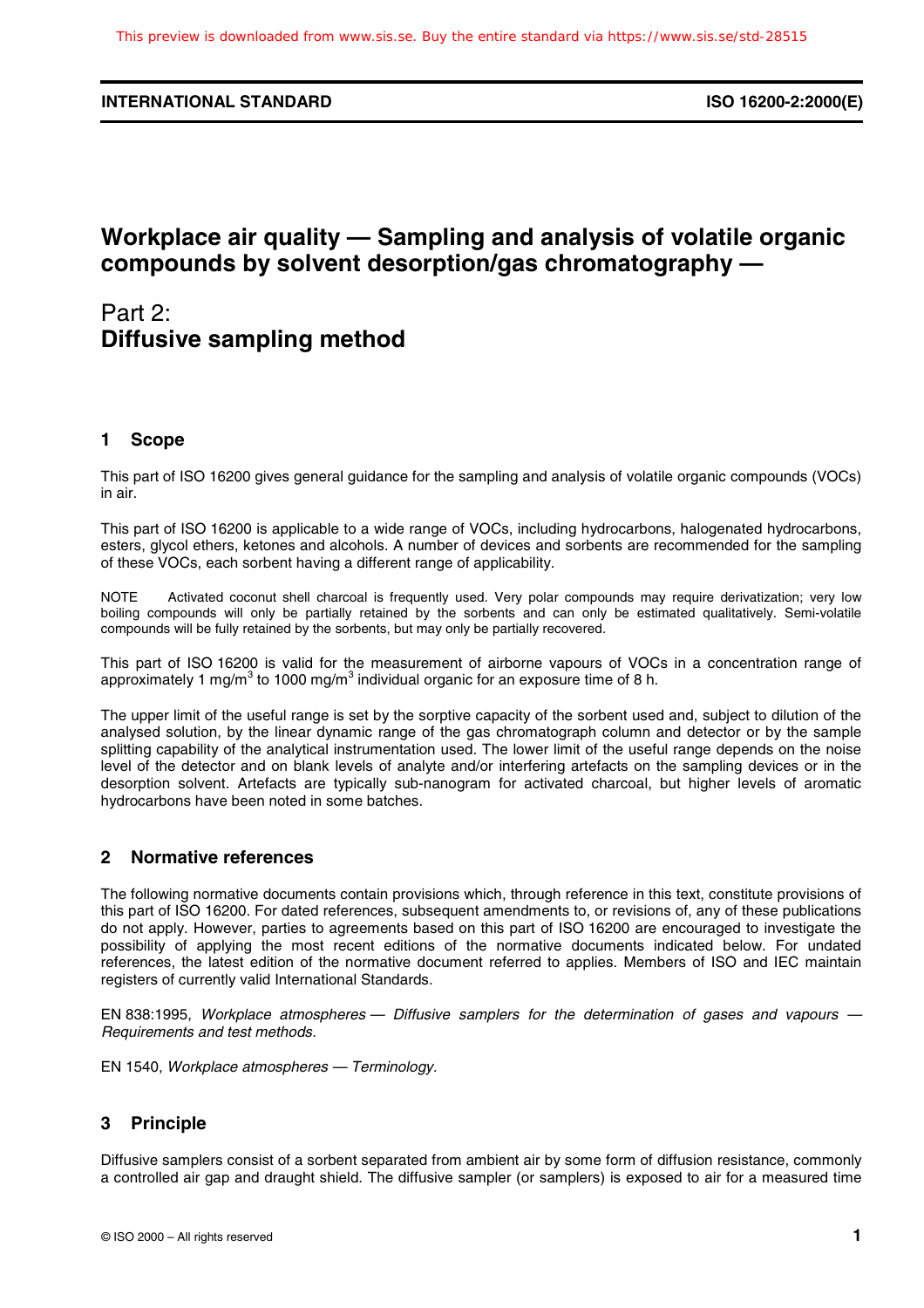period. The rate of sampling is determined by prior calibration in a standard atmosphere (see 7.4). Volatile organic compounds migrate into the sampler by diffusion and are collected on the sorbent, normally activated carbon. The collected vapour is desorbed by a solvent, typically carbon disulfide, and the solution is analysed with a gas chromatograph equipped with a flame ionization detector, mass spectrometer or other selective detector.

## **4 Reagents and materials**

During the analysis, use only reagents of recognized analytical reagent grade.

#### **4.1 Volatile organic compounds**

A wide range of VOCs are required as reagents for calibration purposes.

#### **4.2 Desorption solvent**

The desorption solvent, commonly carbon disulfide, should be of chromatographic quality. It shall be free from compounds co-eluting with the substances of interest. Check the purity of each new batch of solvent.

NOTE Carbon disulfide is normally recommended for the desorption of non-polar compounds from activated carbon. For polar compounds and mixtures of polar and non-polar compounds, there is no ideal universal desorption solvent. Dichloromethane, methanol, higher alcohols, dimethylformamide and acetonitrile have been used as eluants, either singly or mixed with each other or carbon disulfide. Dichloromethane may cause corrosion in the flame ionization detector.

The use of carbon disulfide desorption solvent can result in problems when polar analytes are collected from humid atmospheres. Polar analytes may be soluble in a water phase which forms following desorption with carbon disulfide when sufficient water is collected with the sample. A desorption solvent modifier shall be present at a sufficient concentration to result in a homogeneous solution in desorbed samples; dimethylformamide may be suitable for this purpose.

#### **4.3 Sorbents**

#### **4.3.1 Activated charcoal**

A particle size of 0,35 mm to 0,85 mm is recommended. Before packing the samplers, the charcoal shall be heated in an inert atmosphere, e.g. high-purity nitrogen, at approximately 600 °C for 1 h. To prevent recontamination of the charcoal, it shall be kept in a clean atmosphere during cooling to room temperature, storage and loading into the samplers. Samplers prepacked by the manufacturer with pre-conditioned charcoal are also available and require no further conditioning.

NOTE 1 Activated charcoal is usually processed from coconut shells. Some manufacturers recommend synthetic carbons as alternatives to charcoal of biological origin (see annexes A and B).

NOTE 2 The sorptive capacity and desorption efficiency of different batches of activated charcoal may vary. Commercial samplers, if used, should be purchased from the same batch and in sufficient number to provide consistent performance for a definite period of time.

#### **4.3.2 Other sorbents**

Sorbents other than charcoal may be used for certain applications (see annex B).

NOTE A description of sorbent types is given in annex A. Equivalent sorbents may be used.

#### **4.4 Calibration standards**

#### **4.4.1 General**

Calibration blend solutions are required in order to compare the concentrations of desorbed solutions (7.2) with those calibration standards in the gas chromatographic analysis. Such solutions should be prepared in a way that is traceable to national standards.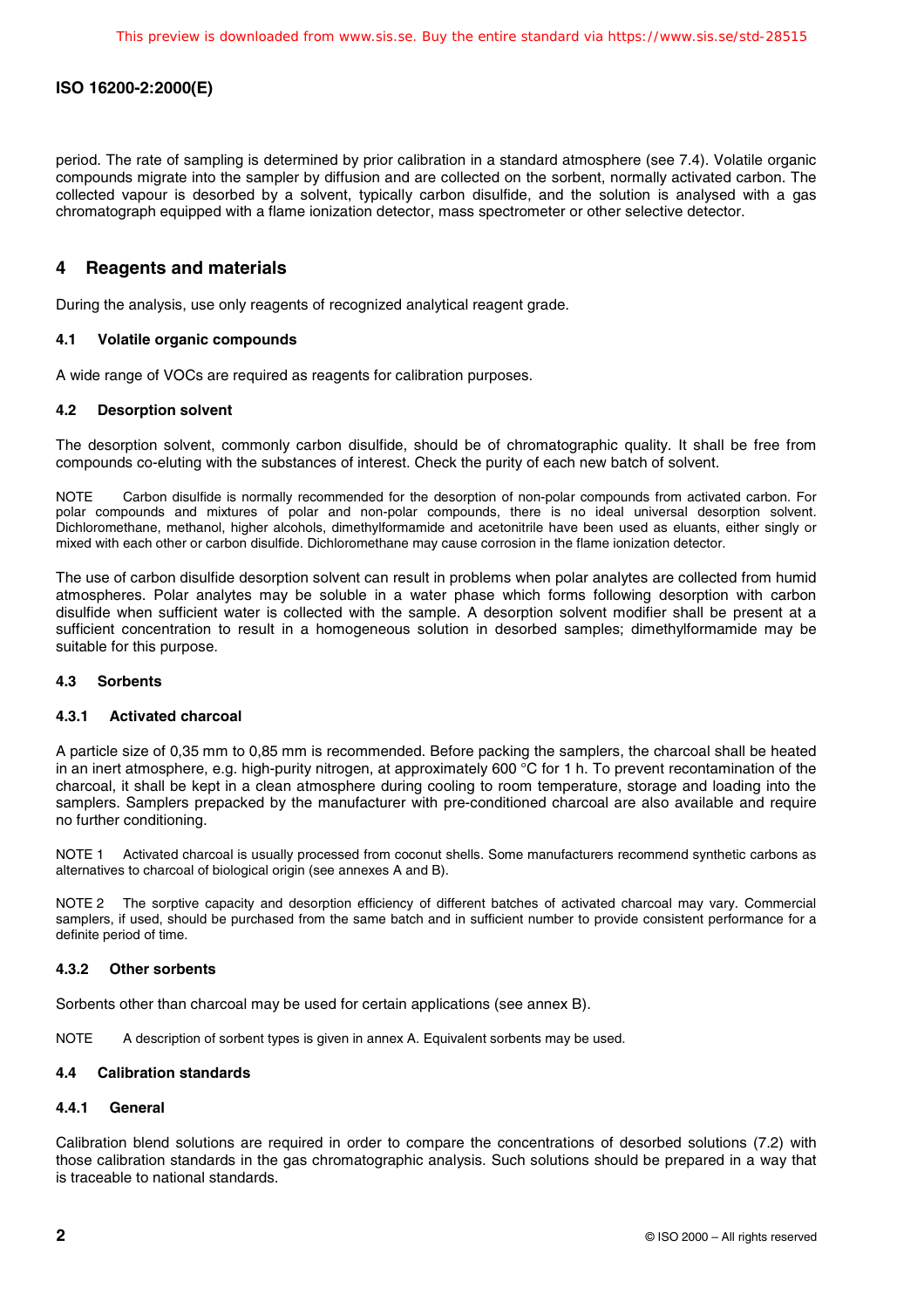An internal standard, for example trifluorotoluene or 3-bromofluorobenzene, is optional. If used, it should not interfere with the compounds of interest and it should not be removed from the elution solvent by the sorbent. In the context of this method, the purpose of the internal standard is to correct for small variations in the injection volume. The use of an internal standard as a surrogate to correct for desorption efficiency (e.g. n-propyl acetate in the analysis of n-butyl acetate) is not recommended. Desorption efficiency should be determined directly with the compounds of interest (7.3).

Storage times for calibration solutions vary according to application. Typically, carbon disulfide dilutions should be prepared fresh weekly, or more frequently if evidence is noted of decomposition or evaporation.

NOTE In the analysis of complex mixtures, calibration blends of the pure compounds may be prepared before dilution with the elution solvent. Examples of three calibration blends are listed here. These have been used in the analysis of mixed solvents in paints, thinners, adhesives, cleaning fluids and miscellaneous commercial products. The components are arranged to give resolved peaks on both BP-1 and BP-10 phases<sup>1)</sup>. Other blends may be more appropriate on different columns or in other applications.

- a) Blend 1 consists of: n-hexane, n-heptane, n-octane, n-decane, n-undecane, n-dodecane, benzene, toluene, o-xylene, pxylene, n-propylbenzene, isopropylbenzene, o-ethyltoluene, <sup>m</sup>-ethyltoluene, p-ethyltoluene, 1,2,4-trimethylbenzene, 1,3,5 trimethylbenzene, n-propyl acetate, n-butyl acetate, isobutyl acetate, butoxyethyl acetate.
- b) Blend 2 consists of: isopropanol, isobutanol, n-butanol, 1-methoxy-2-propanol, butoxyethanol, toluene, ethylbenzene, 1,2,3-trimethylbenzene, ethyl acetate, ethoxyethyl acetate.
- c) Blend 3 consists of: acetone, 2-butanone, 4-methylpentan-2-one, cyclohexanone, 2-methylcyclohexanone, 3-methylcyclohexanone, 4-methylcyclohexanone, isopropyl acetate, n-nonane, toluene.

In the above examples, calibration blends 1-3 are stable for at least one year when stored in dark glass bottles with polytetrafluoroethylene (PTFE)-lined screw-caps at less than 4 °C.

#### **4.4.2 Solution containing approximately 10 mg/ml of each liquid component**

Weigh 1 g of the substance or substances of interest into a 100 ml volumetric flask, starting with the least volatile substance. Make up to 100 ml with desorption solvent (4.2), stopper and shake to mix.

#### **4.4.3 Solution containing approximately 1 mg/ml of liquid components**

Introduce 50 ml of desorption solvent into a 100 ml volumetric flask. Add 10 ml of solution 4.4.2. Make up to 100 ml with desorption solvent, stopper and shake to mix.

#### **4.4.4 Solution containing approximately 100 g/ml of each liquid component**.

Weigh 10 mg of the substance or substances of interest into a 100 ml volumetric flask, starting with the least volatile substance. Make up to 100 ml with desorption solvent (4.2), stopper and shake to mix.

#### **4.4.5 Solution containing approximately 10 g/ml of liquid components**

Introduce 50 ml of desorption solvent into a 100 ml volumetric flask. Add 10 ml of solution 4.4.4. Make up to 100 ml with desorption solvent, stopper and shake to mix.

#### **4.4.6 Solution containing approximately 1 mg/ml of gas components**

For gases, e.g. ethylene oxide, a high level calibration solution may be prepared as follows. Obtain pure gas at atmospheric pressure by filling a small plastic gas-bag from a gas cylinder. Fill a precision 1 ml gas-tight syringe

<sup>&</sup>lt;sup>1)</sup> BP-1 and BP-10 are examples of suitable products available commercially. This information is given for the convenience of users of this part of ISO 16200 and does not constitute endorsement by ISO of these product. Equivalent products may be used if they can be shown to lead to the same results. Annex C gives a non-exclusive list of products that are believed to be equivalent.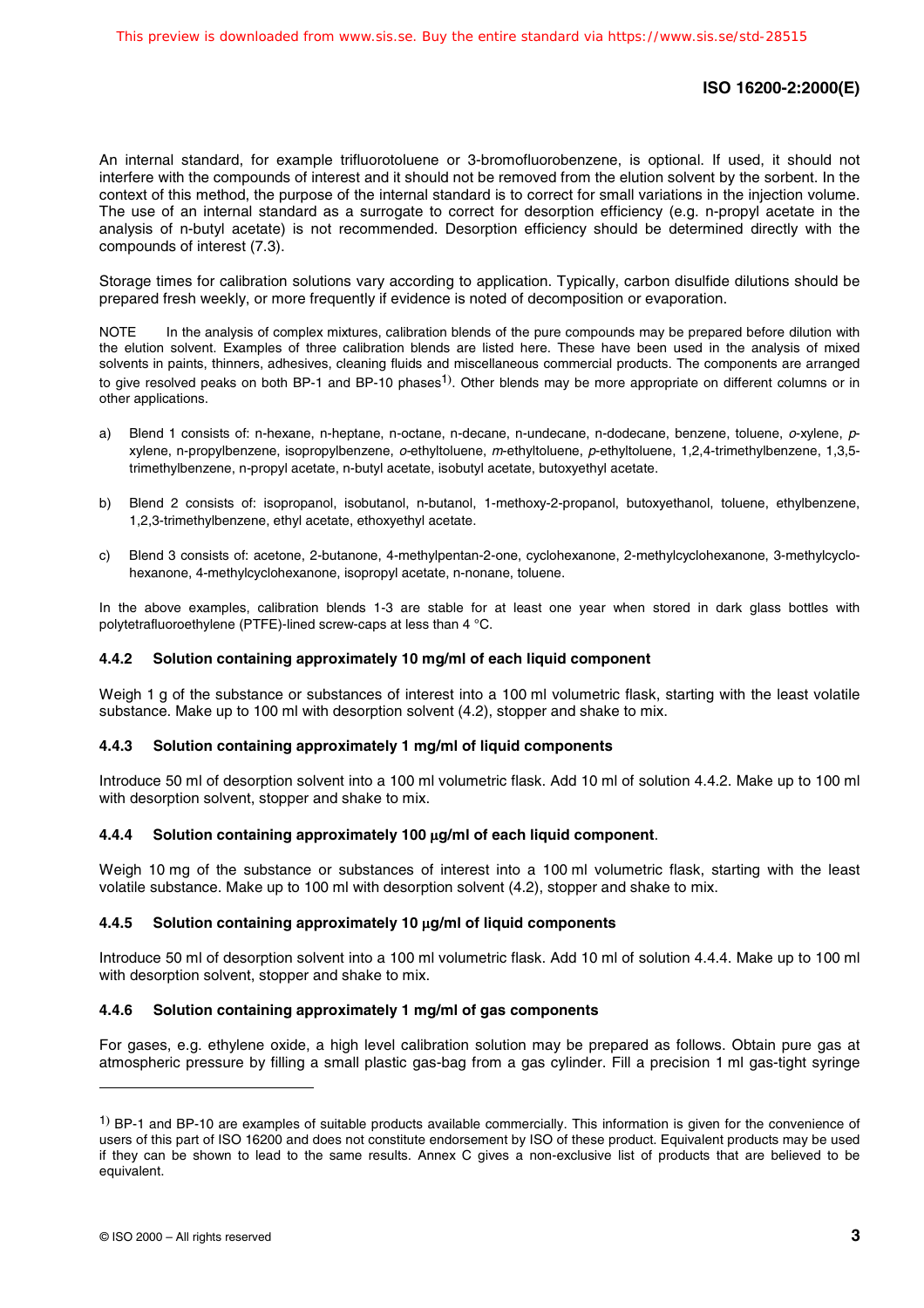(5.5) with 1 ml of the pure gas and close the valve of the syringe. Using a septum vial of suitable capacity, add 2 ml desorption solvent and close with the septum cap. Insert the tip of the syringe needle through the septum cap into the desorption solvent. Open the valve and withdraw the plunger slightly to allow the desorption solvent to enter the syringe. The action of the gas dissolving in the desorption solvent creates a vacuum, and the syringe fills with solvent. Return the solution to the flask. Flush the syringe twice with the solution and return the washings to the flask. Calculate the mass of gas added using the gas laws, i.e. 1 mole of gas at STP occupies 22,4 l.

#### **4.4.7** Solution containing approximately 10  $\mu$ g/ml of gas components

For gases, e.g. ethylene oxide, a low level calibration solution may be prepared as follows. Obtain pure gas at atmospheric pressure by filling a small plastic gas-bag from a gas cylinder. Fill a precision 10  $\mu$ l gas-tight syringe  $(5.5)$  with 10 ul of the pure gas and close the valve of the syringe. Using a septum vial of suitable capacity, add 2 ml desorption solvent and close with the septum cap. Insert the tip of the syringe needle through the septum cap into the desorption solvent. Open the valve and withdraw the plunger slightly to allow the desorption solvent to enter the syringe. The action of the gas dissolving in the desorption solvent creates a vacuum, and the syringe fills with solvent. Return the solution to the flask. Flush the syringe twice with the solution and return the washings to the flask. Calculate the mass of gas added using the gas laws, i.e. 1 mole of gas at STP occupies 22,4 l.

#### **4.5 Calibration blend atmospheres** (for 4.6 and 7.4)

Prepare standard atmospheres of known concentrations of the compound(s) of interest by a recognized method. See for example ISO 6141, ISO 6145 and ISO 6349 [1-3]. If the procedure is not applied under conditions that will allow the establishment of full traceability of the generated concentrations to primary standards, confirm the delivered concentrations using an independent procedure .

#### **4.6 Standards for desorption efficiency** (for 7.3)

Prepare standards by exposure of the samplers to the standard atmosphere (4.5) for an accurately known time. After exposure, remove and seal the samplers.

If the generation of standard atmospheres is not practicable, the standards may be prepared by a liquid spiking procedure, provided that the accuracy of the spiking technique is established by using procedures giving spiking levels traceable to primary standards of mass and/or volume, or is confirmed by an independent procedure. This is the procedure usually recommended by manufacturers; follow the manufacturer's guidance for specific instructions. These will vary significantly with the sampler type, and some examples are given in annexes E to J. In principle, load the devices by injecting aliquots of standard solutions (4.4) of accurately known mass or volume at three or more levels onto clean samplers, seal the samplers and leave to equilibrate.

## **5 Apparatus**

Ordinary laboratory apparatus and the following.

#### **5.1 Diffusive samplers.**

A number of solvent-desorption diffusive samplers are available commercially. Information on available devices is given in annex D and information of available sorbent types in given in annex A. Manufacturer-supplied data on the characteristics of some typical sampler types are given in annexes E to J.

NOTE Self-packed samplers should not be used unless they can be shown to have reproducible and constant sampling rates.

The desorption efficiency (*D*) for each batch of samplers shall be checked by one of the methods described in 4.6 and 7.3.

Some diffusive samplers have a back-up section, which can be used as a check on overload of the sampling section.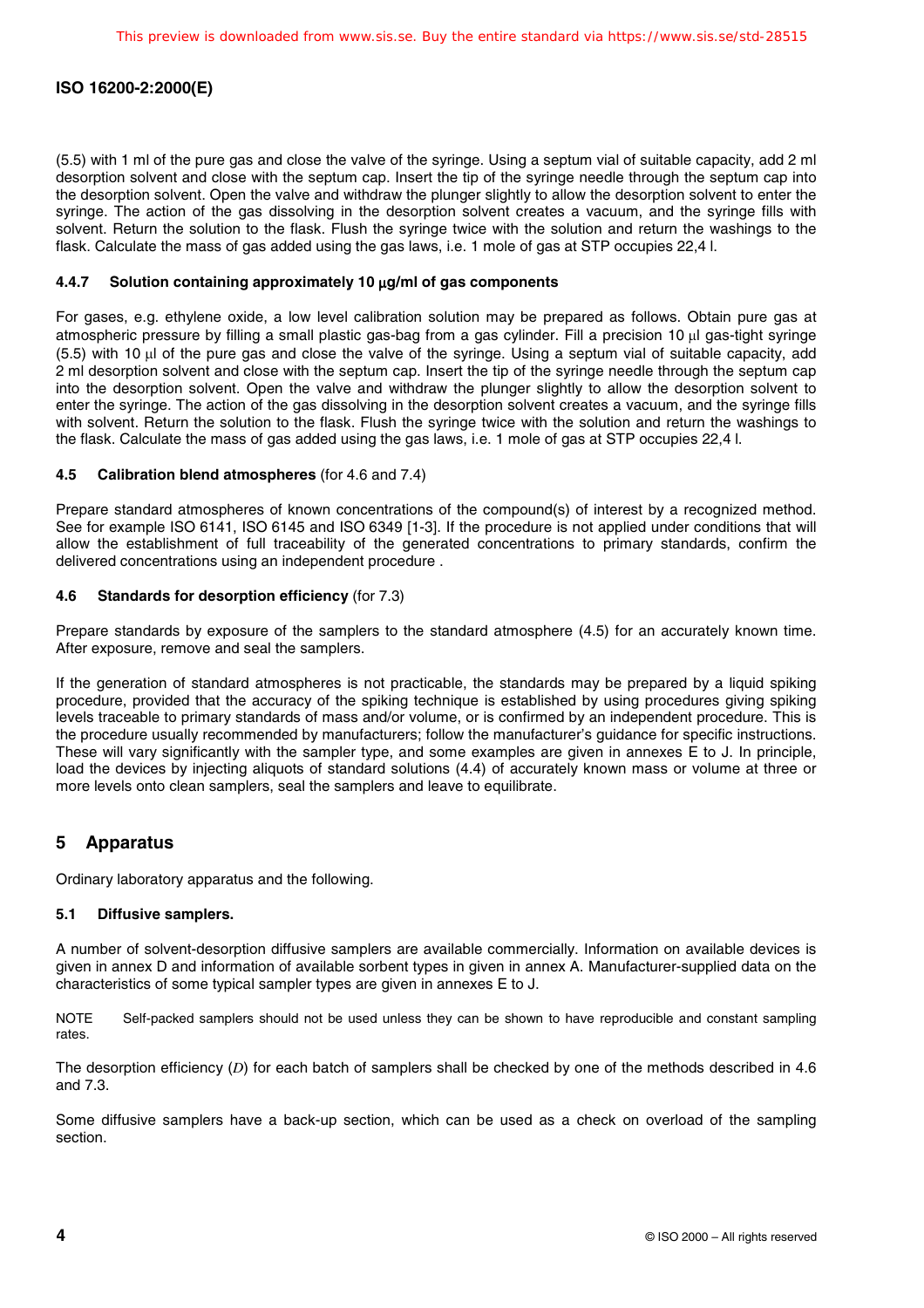**5.2 Gas chromatograph,** fitted with a flame ionization (FID), photoionization detector, mass spectrometric or other suitable detector, capable of detecting an injection of 0,5 ng toluene, with a signal-to-noise ratio of at least 5:1.

NOTE Dichloromethane may cause corrosion in the FID of some instruments.

The gas chromatograph column shall be capable of separating the analytes of interest from other components. Examples of suitable choices are 50 m x 0,22 mm fused silica columns with BP-1 or BP-10 stationary phases. A typical film thickness is in the range  $0.5 \mu m$  to  $2.0 \mu m$ . Typical operating conditions for these columns might be temperature programming from 50 °C to 200 °C at 5 °C/min with a carrier gas flowrate of 0,7 ml/min to 0,8 ml/min helium. Annex C gives a list of equivalent phases.

#### **5.3 Autosampler.**

Autosamplers are commercially available with liquid-chilled sample trays, suitable for the analysis of volatile solvents.

#### **5.4 Volumetric glassware.**

Precision volumetric flasks of an accurately known volume, to be used for the preparation of calibration blend solutions (4.4). These should be obtained from suppliers issuing certificates of calibration traceable to primary standards or be traceably calibrated in the laboratory by weighing of the solvent(s) applied.

#### **5.5 Syringes** (for 4.4.6 and 4.4.7).

Precision gas-tight syringes of accurately known volumes of 1,0 ml and 10  $\mu$ , readable to 0,01 ml and 0,1  $\mu$ respectively.

## **6 Sampling**

Select a diffusive sampler appropriate for the compound or mixture to be sampled. Guidance on the availability of suitable samplers is given in 5.1. Annex B gives information on the availability of manufacturer-supplied diffusive uptake rates for a range of VOCs and, where appropriate, any special conditions, e.g. a variation from the basic device design. If a device is not listed for a particular VOC, it will be necessary to calibrate the device according to 7.4.

Follow the manufacturer's guidance for specific sampling instructions. These will vary significantly with the sampler type, and some examples are given in annexes E to J. In principle, any protective cover is removed before the diffusive sampler is exposed to the target atmosphere, and the sampler is re-sealed again at the end.

When intended for personal sampling, mount the sampler in the breathing zone as defined in accordance with EN 1540. When used for fixed-location sampling, choose a suitable sampling site. In either case, the sampler should have unrestricted access to the sampled atmosphere, i.e. it should not be obscured by the wearer's clothing or other objects.

NOTE Some designs of diffusive sampler are affected by air velocity. See 7.4 for details.

The exposure time recommended for the VOCs covered by this part of ISO 16200 is normally 8 h for workplace monitoring. If the maximum exposure time recommended is less than 8 h, this is indicated in annex B. Sampling over shorter periods is possible, down to 30 min for workplace monitoring, but the limits of the measurable concentration range increase accordingly. For example, for a 4-h sampling period, the concentration range is approximately 2 mg/m $^3$  to 2 000 mg/m $^3$ .

Samplers should be uniquely labelled. Solvent-containing paints and markers or adhesive labels should not be used to label the samplers.

Record air temperature and barometric pressure periodically during sampling if it is desired either to express concentrations reduced to specific conditions (8.2) or to express concentrations as volume fractions (8.3).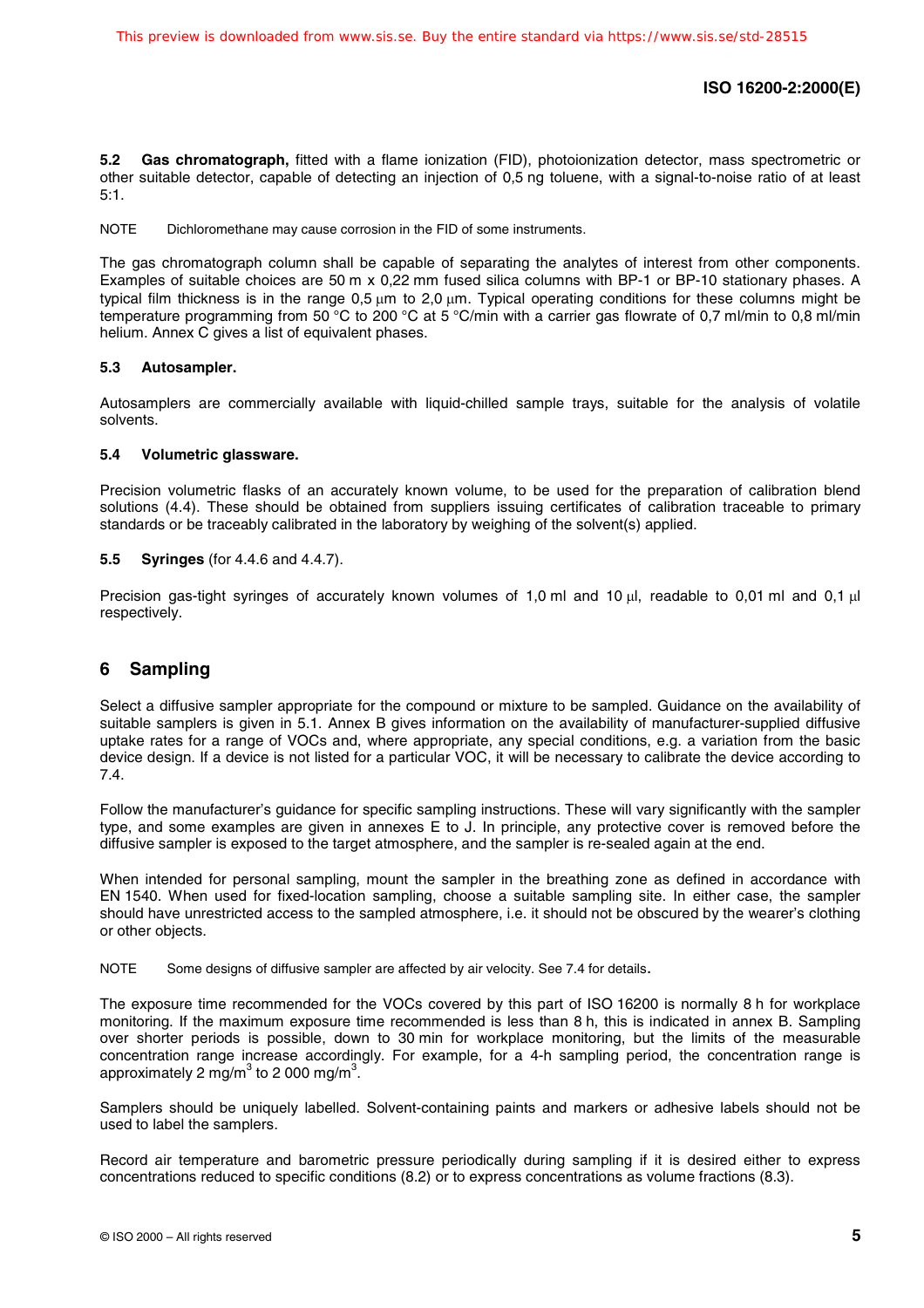Field blanks should be prepared by using samplers identical to those used for sampling and subjecting them to the same handling procedure as the samples except for the actual period of sampling. Label these as blanks.

## **7 Procedure**

**CAUTION — This part of ISO 16200 does not purport to address all of the safety concerns, if any, associated with its use. It is the responsibility of the user of this part of ISO 16200 to establish appropriate health and safety practices and determine the applicability of regulatory limitations prior to use.**

## **7.1 Desorption**

If samples are not to be analysed within 8 h, they shall be placed in a clean, uncoated, sealed metal or glass container.

In each case, carry out the desorption in a clean atmosphere in a fume hood. Desorb the sample blanks in the same way as the samples.

Follow the manufacturer's guidance for specific desorption instructions. These will vary significantly with the sampler type, and some examples are given in annexes D to H. In principle, the collected VOC is extracted from the sorbent (4.3) with a suitable solvent (4.2). In some cases, the desorption is done without disassembling the device; in others, the sorbent is removed and desorbed in a separate vessel.

If there is a back-up section of sorbent, this should be desorbed separately.

NOTE In some circumstances, a higher *D* may be obtained with ultrasonic extraction as opposed to mechanical shaking.

## **7.2 Analysis**

Set up the gas chromatograph for the analysis of volatile organic compounds. A variety of chromatographic columns may be used for the analysis of these compounds (see 5.2). The choice will depend largely on which compounds, if any, are present that might interfere in the chromatographic analysis.

Inject a known fixed volume (1  $\mu$ l to 5  $\mu$ ) of each standard solution (4.4) into the gas chromatograph. A standardized injection technique should be used so that repeatable peak heights or areas are obtained. Typically, for a series of replicate injections, the relative standard deviation should be better than  $\pm 2$  %.

NOTE Autosamplers normally achieve better than  $\pm$  1 %.

Inject the same fixed volume of solution from the desorbed sample into the gas chromatograph. Read from the calibration graph the concentration of the analyte in the desorbed sample. Analyse the sample blank and the samples used to determine desorption efficiency in the same way.

Correspondence of retention time on a single column should not be regarded as proof of identity. The retention indices of about 160 VOCs on BP-1 and BP-10 phases are given in annex K. They are a useful guide to elution order on these phases or their near equivalent, but are not definitive, since exact values depend on temperature programme, carrier flowrate and other factors.

If a back-up section contains more than 10 % of the sample, discard the sample as unreliable.

#### **7.3 Determination of desorption efficiency**

The desorption efficiencies (*D*) of VOCs can vary with the type and batch of sorbent used. Thus it is necessary for each type of sorbent and for each analyte to determine *D* over the sample concentration range. Samples are prepared as described in 4.6 and analysed as described in 7.2. Prepare at least three samples at each load level. *D* is then the amount recovered divided by the amount applied.